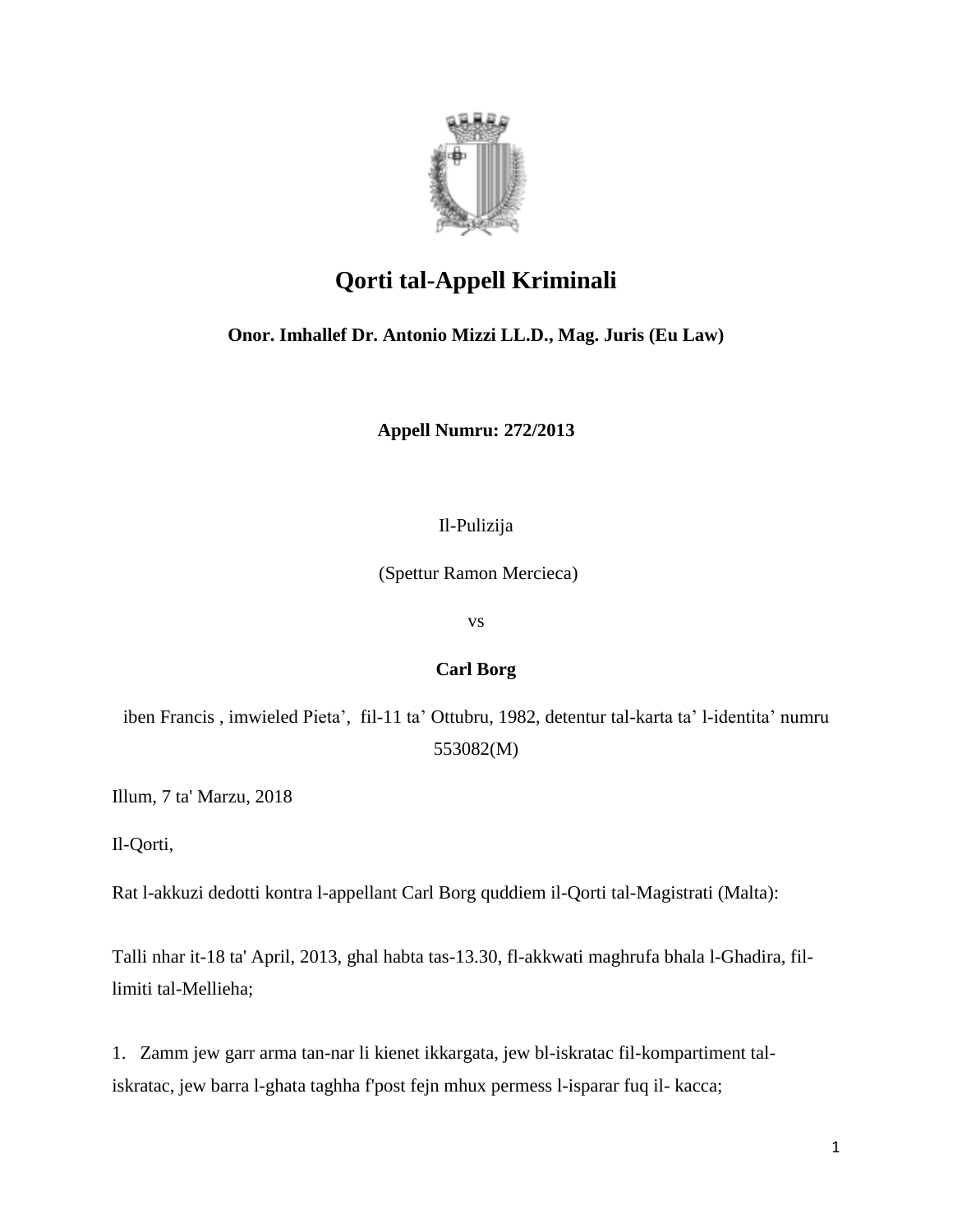2. Fl- istess data, hin, lok u cirkostanzi ikkaccja, wegga, ha jew ipprova jikkaccja, wegga' jew prova jiehu xi ghasfur f'santwarju tal-ghasafar;

3. Fl-istess data, hin, lok u cirkostanzi kellu fil-pussess jew fil-kontroll tieghu, xi arma tan-nar, munizzjoni, jew kull mezz iehor ghall-kacca jew ghat-tehid ta' xi ghasfur f'santwarju tal- ghasafar;

4. Fl- istess data, hin, lok u cirksotanzi biddel is-sura tieghu, barra minn iz-zmien u il-mod ta' kif tippermetti l-ligi, gewwa postijiet pubblici.

Rat is-sentenza tal-Qorti tal-Magistrati (Malta) tad-29 ta' Mejju, 2013 fejn il-Qorti wara li rat ir- regolamenti 17, 24(a), 24(c) tal-A.L. 79 ta' l- 2006, u l-artikolu 338(n) tal- Kapitolu 9 tal-Ligijiet ta' Malta sabet lill- imputat hati u ikkundanntu multa ta' erbat elef, sitt mija u hamsin euro ( $\epsilon$ 4,650).

Ordnat l-konfiska tal- oggetti ezebiti.

Ordnat is-sospensjoni tal-licenzja tal-kacca tal-imputat ghal tlett (3) snin.

Rat ir-rikors tal-appellant Carl Borg ipprezentat fis-6 ta' Gunju, 2013 fejn talab li din il-Qorti joghgobha thassar is-sentenza tal-Qorti tal-Maġistrati (Malta) bħala Qorti ta' Ġudikatura Kriminali mogħtija fid-29 ta' Mejju, 2013 fl-ismijiet *Il-Pulizija vs Carl Borg* u tillibera lillappellant minn kull ħtija u piena u fin-nuqqas tagħti piena aktar xierqa u adegwata fiċċirkostanzi.

Rat l-aggravji tal-appellant u cioe':-

Illi l-aggravju tar-rikorrent huwa li l-prosekuzzjoni bix-xhieda li tellgħet, il-Qorti tal-Maġistrati qatt ma setgħet issib ħtija fir-rikorrent minħabba l-fatt li l-prosekuzzjoni ma ppruvatx il-każ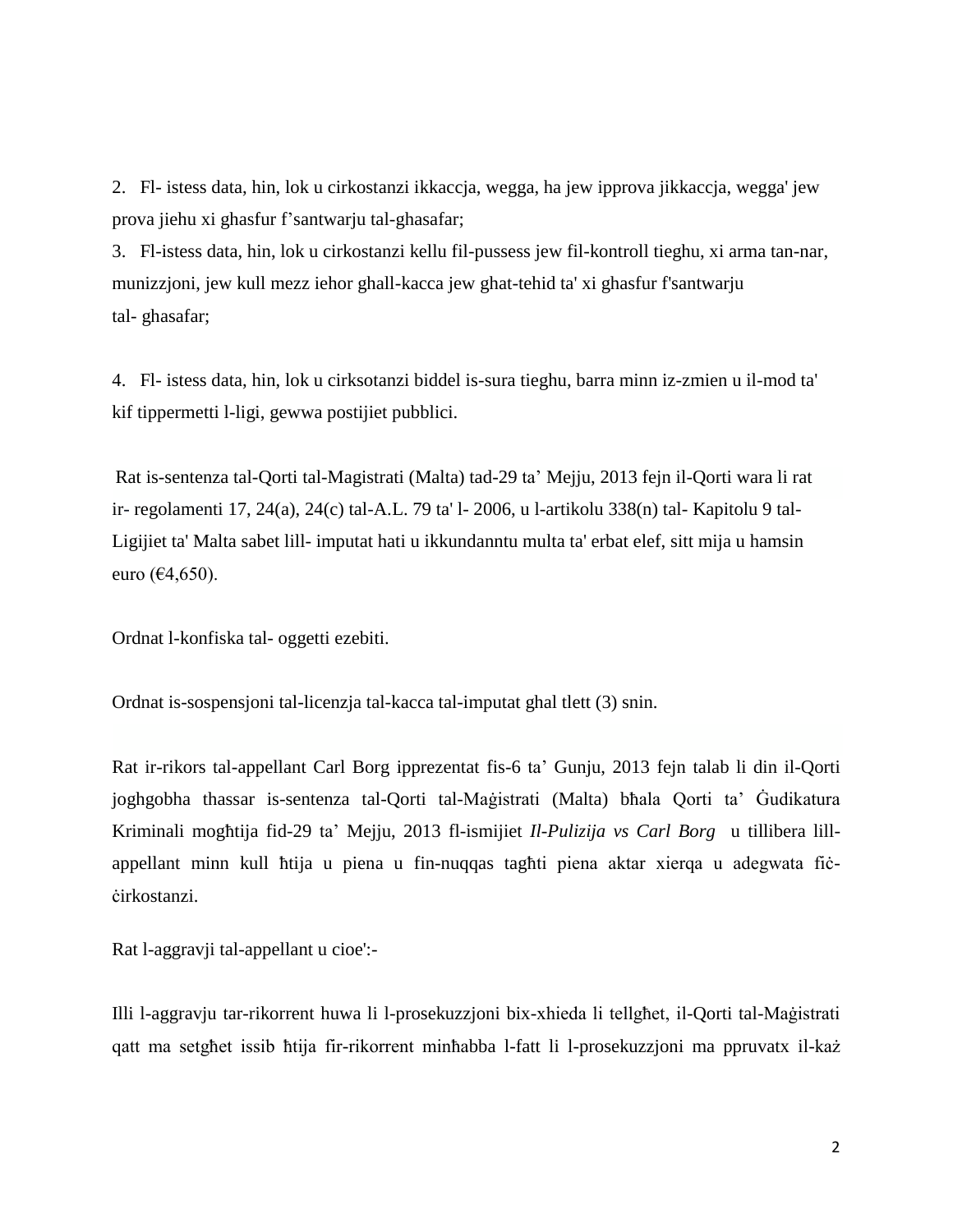tagħha lil hinn minn kull dubbju dettat mir-raġuni. Għaldaqstant l-aggravji huma ċari u manifesti kemm fil-fatt u fid-dritt u jirriżultaw aktar minn nuqqas taˋ provi li resqet il-prosekuzzjoni.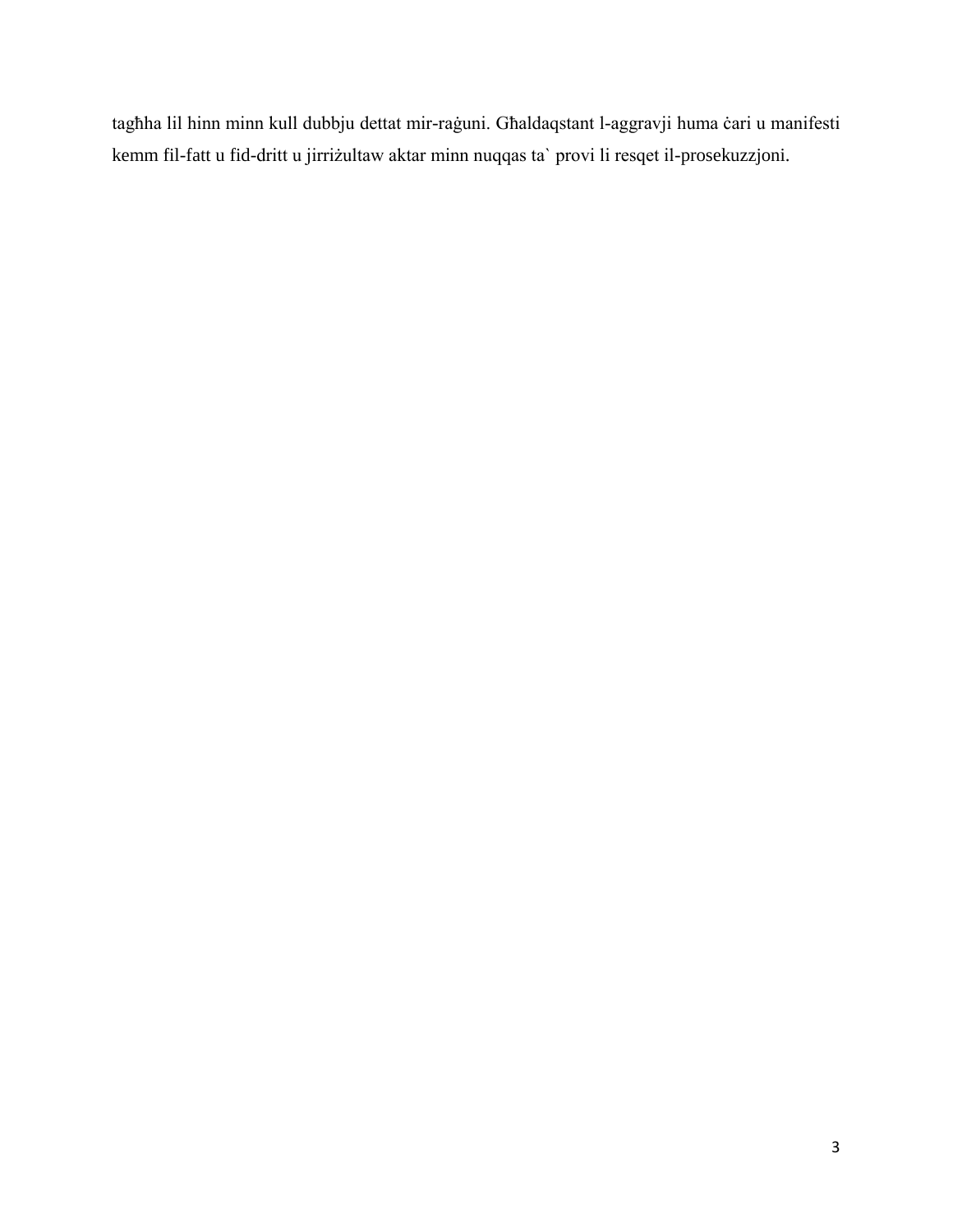#### **Provi**

Illi l-prosekuzzjoni bħala prova ewlenija resqet lix-xhud is-sur Raymond Vella, fejn fuq dan ixxhud il-prosekuzzjoni jbażżat il-każ tagħha. Dan ix-xhud ewlieni lanqas biss għaraf lir-rikorrent imma sempliċiment għaraf biss il-ħwejjeġ li kien liebes ir-rikorrent u kif ukoll dan rah minn distanza li kienet waħda l-bogħod taˋ bejn wieħed u ieħor 500 metru.

Illi xhud ieħor imtella mill-prosekuzzjoni s-sur Robert Sparring tenna li f'dawk l-inħawi fˋdik ilġurnata kien hemm numru taˋ kaċċaturi u mhux biss ir-rikorrent. Illi huwa diffiċċli wieħed biex jifhem kif il-pulizija waslet biex tressaq lir-rikorrent il-Qorti u dan meta waqt l-investigazzjoni naqset ukoll milli tagħmel *identification parade.*

Illi l-Qrati tal-Appell Kriminali dejjem tennew dwar l-attenzjoni li trid tingħata mill-ġudikant meta każ ikun jistrieħ biss fuq xhieda taˋ xhud okkulari. L-Qorti tal-Appell Kriminali (Sede Inferjuri) fis-sentenza tagħha *Il-Pulizija vs Stephen Zammit* datata 16 ta ˋLulju, 1998 tenniet dwar l-attenzjoni li trid tingħata mill-ġudikant meta l-kaz jistrieħ biss fuq xhud wieħed biss li jiddentifika lill-imputat jew akkużat. Fis-sentenza tagħha l-Qorti tenniet hekk:

"*li veru l-liġi tagħna ma tgħid xejn dwar identifications parade li jsiru waqt investigazzjoni, imma dan na jfissirx li ma hemmx regoli taˋ prudenza dettati mill-buon sens li għandhom jiġu osservati, speċjalment fˋdawk li jisejjħu identification parades, dawn ir-regoli huma intiżi flinteress kemm tal-prosekuzzjoni kif ukoll tad-difiża bl-iskop li l-identifikazzjoni taˋ persuna bħala l-awtur taˋ reat jew bħala l-persuna involuta fih tkun attendibli bˋmod li l-ġudikant tal-fatt jkun jistaˋ jserraħ moħħu li ma hemmx żball fˋdik l-identifikazzjoni."*

Illi l-Qorti tal-Appell Kriminali (Superjuri) fis-sentenza tagħha *Ir-Repubblika taˋ Malta vs Marco Pace* mogħtija fis-*7 taˋ Novembru, 2002* saħqet hekk dwar il-prova taˋ identifikazzjoni:

*"Fi kliem ieħor huwa biss f'ċertu każijiet li tista' verament tqum il-kwistjoni ta' l-attendibilita` ta' identification evidence. Il-każ klassiku fl-Ingilterra huwa dak ta' Turnbull (1977) QB 224, fejn il-Qorti esprimiet ruħha hekk:*

*'First, whenever the case against the accused depends wholly or substantially on the correctness of one or more identifications of the accused which the defence alleges to be mistaken, the judge should warn the jury of the special need for caution before convicting the accused in reliance on*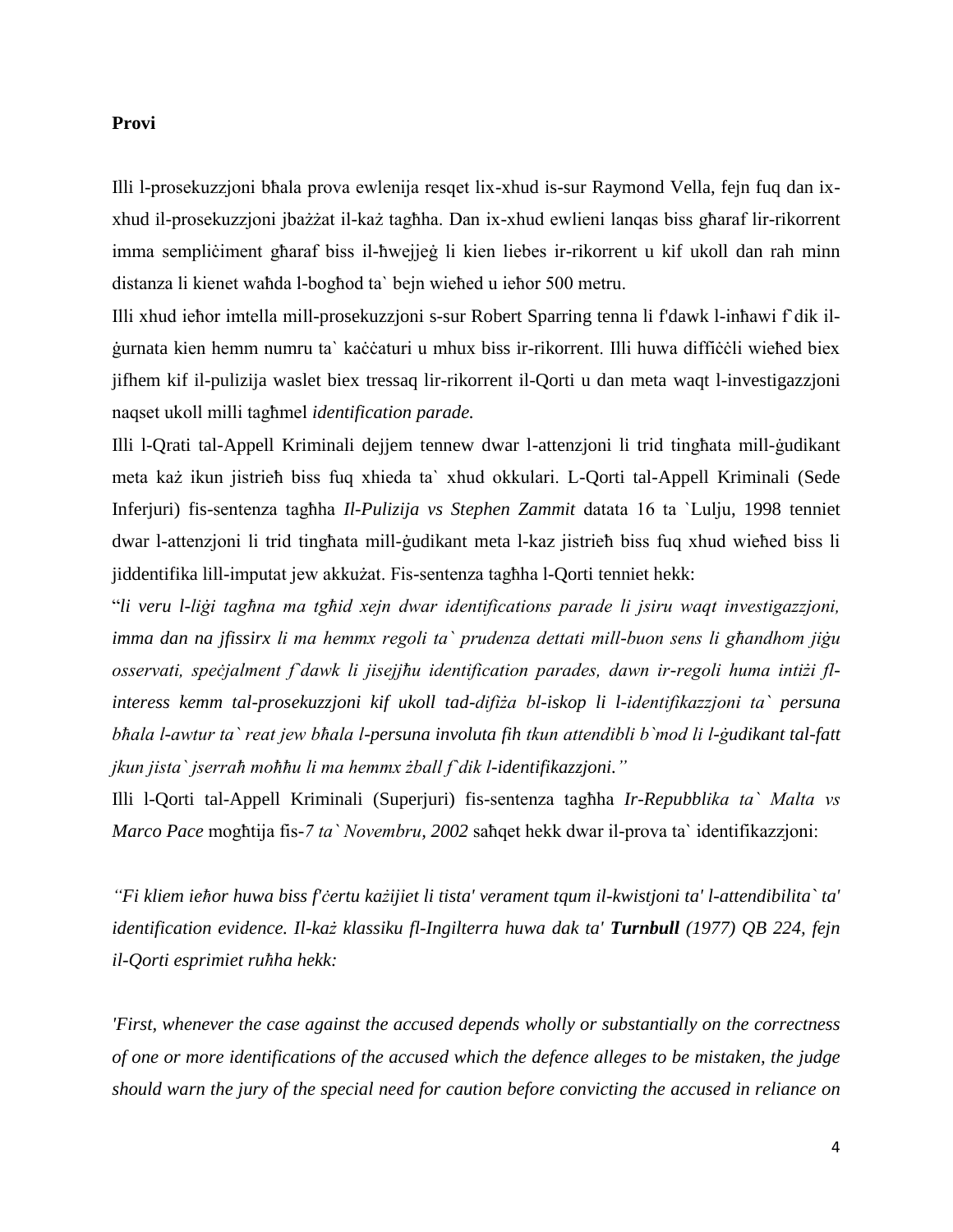*the correctness of the identification or identifications. In addition, he should instruct them as to the reason for the need for such a warning and should make some reference to the possibility that a mistaken witness can be a convincing one and that a number of such witnesses can all be mistaken. Provided that this is done in clear terms the judge need not use any particular form of words.*

*Secondly, the judge should direct the jury to examine closely the circumstances in which the identification by each witness came to be made. How long did the witness have the accused under observation? At what distance? In what light? Was the observation impeded in any way, as for example, by passing traffic or a press of people? Had the witness ever seen the accused before? How often? If only occasionally, had he any special reason for remembering the accused? How long elapsed between the original observation and the subsequent identification to the police? Was there any material discrepancy between the description of the accused given to the police by the witness when first seen by them and his actual appearance? …*

*Recognition may be more reliable than identification of a stranger; but even when the witness is purporting to recognise someone whom he knows, the jury should be reminded that mistakes in recognition of close relatives and friends are sometimes made. All these matters go to the quality of the identification evidence. If the quality is good and remains good at the close of the accused's case, the danger of a mistaken identification is lessened; but the poorer the quality, the greater the danger'* (ara *Blackstone's Criminal Practice*, 1991, pagna 1991; *Archbold*, 1997, pagni 1255-1256)".

Illi fil-każ Ingliż ikkwotat mill-Qorti tal-Appell Kriminali, il-Qorti Ingliża tat diversi eżempji li wieħed irid jżomm f`moħħu meta jiġi biex jiġġudika fuq identifikazzjoni ta` persuna. Uħud minn dawn ir-raġunijiet jaqgħu eżattament fˋdan il-każ u li huma dawn li ġejjin:

- i. Id-distanza minn fejn rahom ix-xhud okkulari kienet waħda l-bogħod u ma kienux filviċin tiegħu. Tant u hekk li x-xhud is-sur Ray Vella tenna fix-xhieda tiegħu li jgħaraf biss il-ħwejjeġ.
- ii. Kien hemm diversi kaċċaturi oħrajn fˋdik il-ġurnata, ħin u lok u għaldaqstant ir-rikorrent ma kienx waħdu u kien ikun aktar faċli li jingħaraf.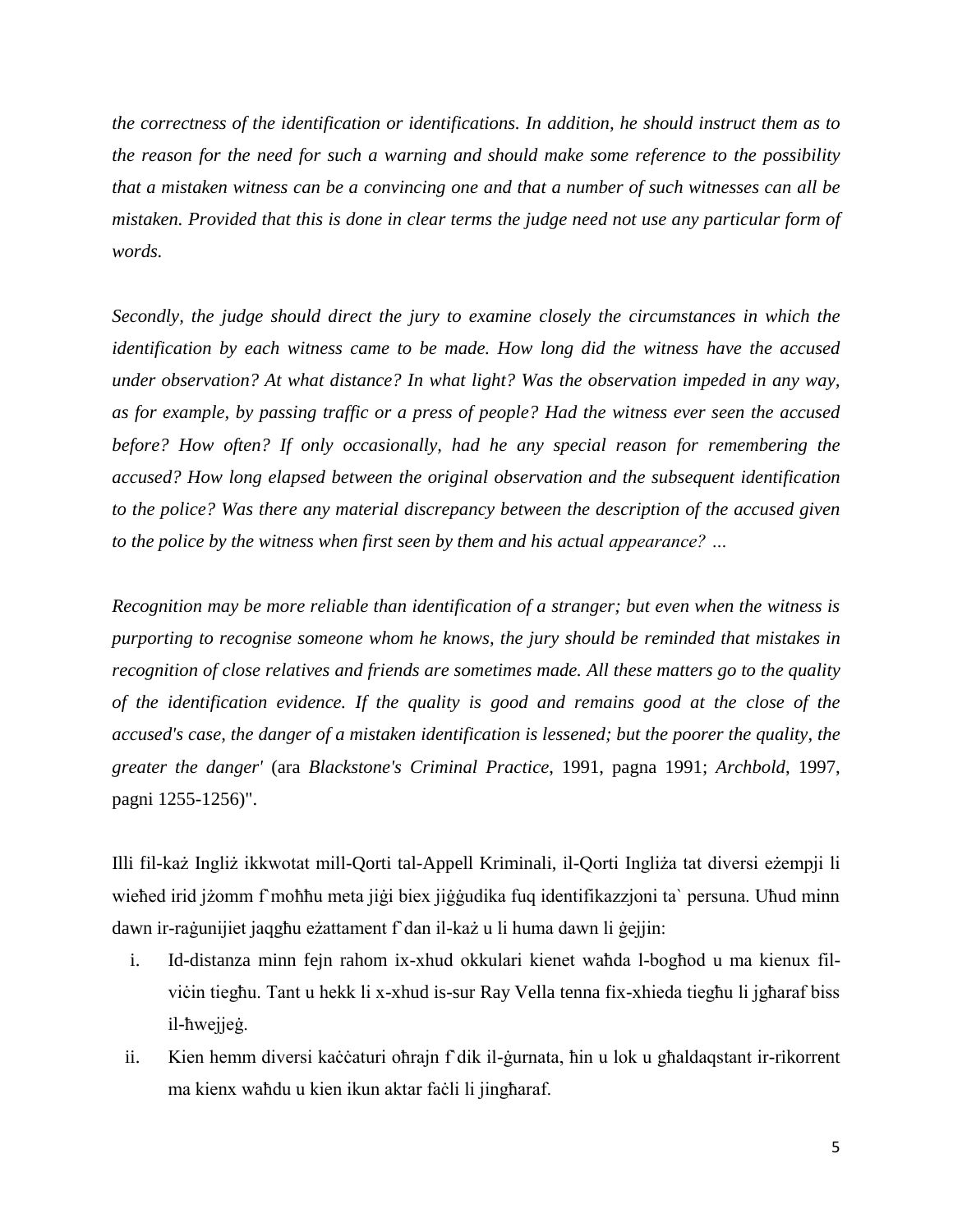iii. Ir-rikorrent ma kienx liebes xi lbies li jispikka minn ta` kaċċaturi oħrajn, imma kien liebes lbies normali li jilbsu l-kaċċaturi.

Illi l-Pulizija fˋdan il-każ naqqset milli tarresta lir-rikorrent minnufih biex tagħmel l*identification parade* meħtieġa bl-istess lbies li kien liebes ir-rikorrent dak in-nhar tal-allegat reat li huwa wettaq. Li kieku saret din l-*identification parade* kien hekk tkun aktar ċara kemm għallprosekuzzjoni, għad-difiza u kif ukoll għall-Qorti li ma hemmx każ taˋ *mistaken identity.* Fˋdan il-każ ma sar xejn minn dan.

Illi l-Qrati tagħna fˋdawn iż-żewġ sentenzi kwotati hawnhekk, taw gwidi ċari kif għandhom isiru l-*identification parades.* Il-Qrati saħqu li l-persuna suspettuża għandha tkun fˋline up fost tmien persuni oħra taˋ l-istess sura, u lbies. Dan għandu jsir sabiex ikun żgurat li x-xhieda jiddentifikaw lil dik il-persuna li rawha twettaq ir-reat u għaldaqstant kif tenniet il-Qorti tal-Appell Kriminali (Sede Inferjuri), *"l-identifikazzjoni taˋ persuna bħala l-awtur taˋ reat jew bħala l-persuna involuta fih tkun attendibli bˋmod li l-ġudikant tal-fatt jkun jistaˋ jserraħ moħħu li ma hemmx żball fˋdik l-identifikazzjoni."*

Illi fˋdan il-każ il-pulizija mhux biss ma għamlitx *identification parade* kif mitluba li tagħmel skont il-gwidi li saħqet fuqhom il-Qorti tal-Appell Kriminali, imma lanqas biss għamlet xi forma ta' *identification parade* sabiex tkun żgura li x-xhud okkulari qiegħed jiddentifika l-istess persuna li ra tikkaċċja illegalment. Kif ukoll l-ebda xhud ma għaraf il-persuna tar-rikorrent imma sempliciment l-ilbies li kien liebes.

Illi r-rikorrent dak in-nhar ma kienx liebes xi lbies partikolari li wieħed jistaˋ jgħid li jispikka minn xi lbies ieħor, imma kien liebes ilbies normali bħal ħafna kaċċaturi oħrajn flokk, jeans u żarbun iswed tat-tromba. Dan huwa lbies normali taˋ kaċċatur u li fˋdik il-ġurnata, fl-istess lok u ħin kien hemm numru mdaqqas taˋ kaċċaturi oħrajn.

Illi x-xhud Ray Vella tenna fix-xhieda tiegħu tenna li huwa lemaħ lir-rikorrent l-ewwel darba fuq barra tas-santawarju flimkien ma kaċċaturi oħrajn. Wara ftit lemaħ żewġ kaċċaturi fir-riżerva bilbalaklavi u għaraf lir-rikorrent biss mill-ħwejjeġ. Din l-evidenza żgur mhix biżżejjed biex persuna tinsab ħatja.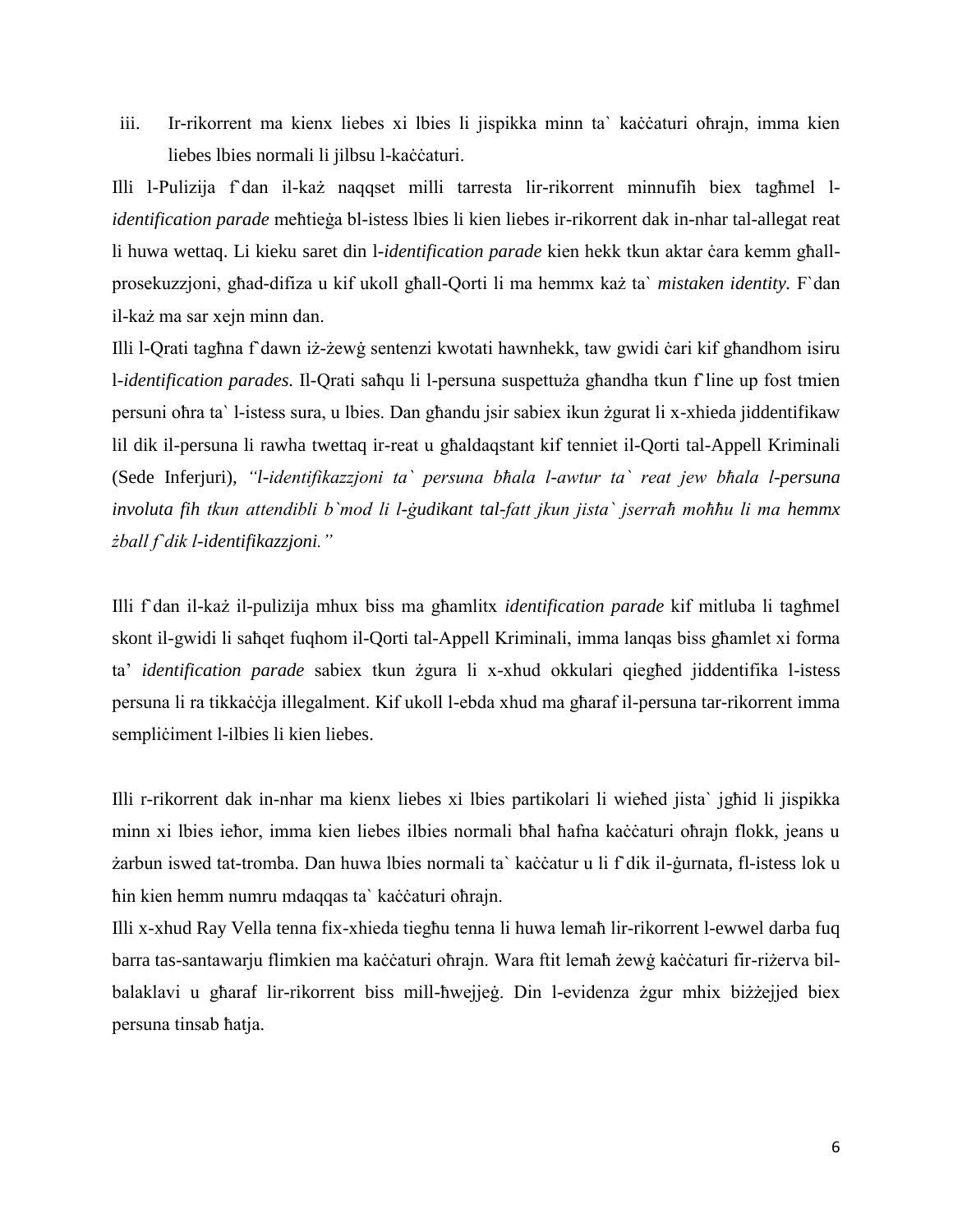Illi irid jingħad ukoll li l-Pulizija bagħtet għar-rikorrent biex tinvestigah fuq il-każ jumejn wara li seħħ dan l-allegat reat. Jekk ir-rikorrent kien identifikat mill-ewwel żgur li l-Pulizija ma kienitx idum jumejn sħaħ biex tinvestigah imma kienet tinvestiga mill-ewwel.

## **Corpus Delicti**

Illi l-ewwel Qorti flimkien mal-piena ordnat ukoll il-konfiska tal-*corpus delicti* fejn il-Qorti ikkonfiskat ħamest snieter tar-rikorrent. Il-*corpus delicti* hija dak l-istrument li serva sabiex isir id-delitt. Wieħed diffiċli jifhem kif il-Qorti ikkonfiskat il-ħamest is-snieter li għandu r-rikorrent. Jekk għal grazzja tal-argument kien ir-rikorrent li daħal fis-santwarju tal-għasafar ma hemm lebda prova li daħal bˋħamest is-snieter.

Illi meta l-pulizija sejħet lir-rikorrent biex tinvestigah fuq dan il-każ talbitu biex iġib miegħu senter wieħed biss. Wara ftit saritlu tfittxija fid-dar tiegħu fejn il-Pulizija qabdet erbgħa snieter oħra. Dawn is-snieter ġew ezebiti l-Qorti u kif ukoll ikkonfiskati.

Illi sabiex issir il-konfiska tal-oġġett li serva fid-delitt, il-prosekuzzjoni trid tipprova li l-oġġett esebit minnha huwa l-*corpus delitti* li serva sabiex isir id-delitt bih. Il-prosekuzzjoni naqset milli tipprova dan u fil-fatt ezebiet il-ħamest is-snieter li kellu r-rikorrent u ma nġiebet l-ebda prova li dawn il-ħamest is-snieter kienu fˋxi ħin fir-riżerva.

## **Assorbiment tal-imputazzjonijiet**

Illi r-rikorrent ġie akkużat bir-regolament 17 u kif ukoll bir-regolament 24. Ir-regolament 17 jipprovdi dan li ġej:

*"Ebda persuna m'għandha f'ebda mument iżżomm jew iġġorr arma tan-nar li tkun kargata, jew bl-iskrataċ fil-kompartiment ta' l-iskrataċ ta' l-arma, jew barra l-għata tagħha, jekk mhux f'post fejn huwa permess l-isparar fuq il-kaċċa."*

Illi r-regolament 24(c) jipprovdi dan li ġej:

*"ikollha fil-pussess jew fil-kontroll tagħha, xi arma tannar, munizzjoni, għasafar tat-taħrik, xibka jew kull mezz ieħor għall-kaċċa jew għat-teħid ta' xi għasfur f'santwarju ta' l-għasafar."*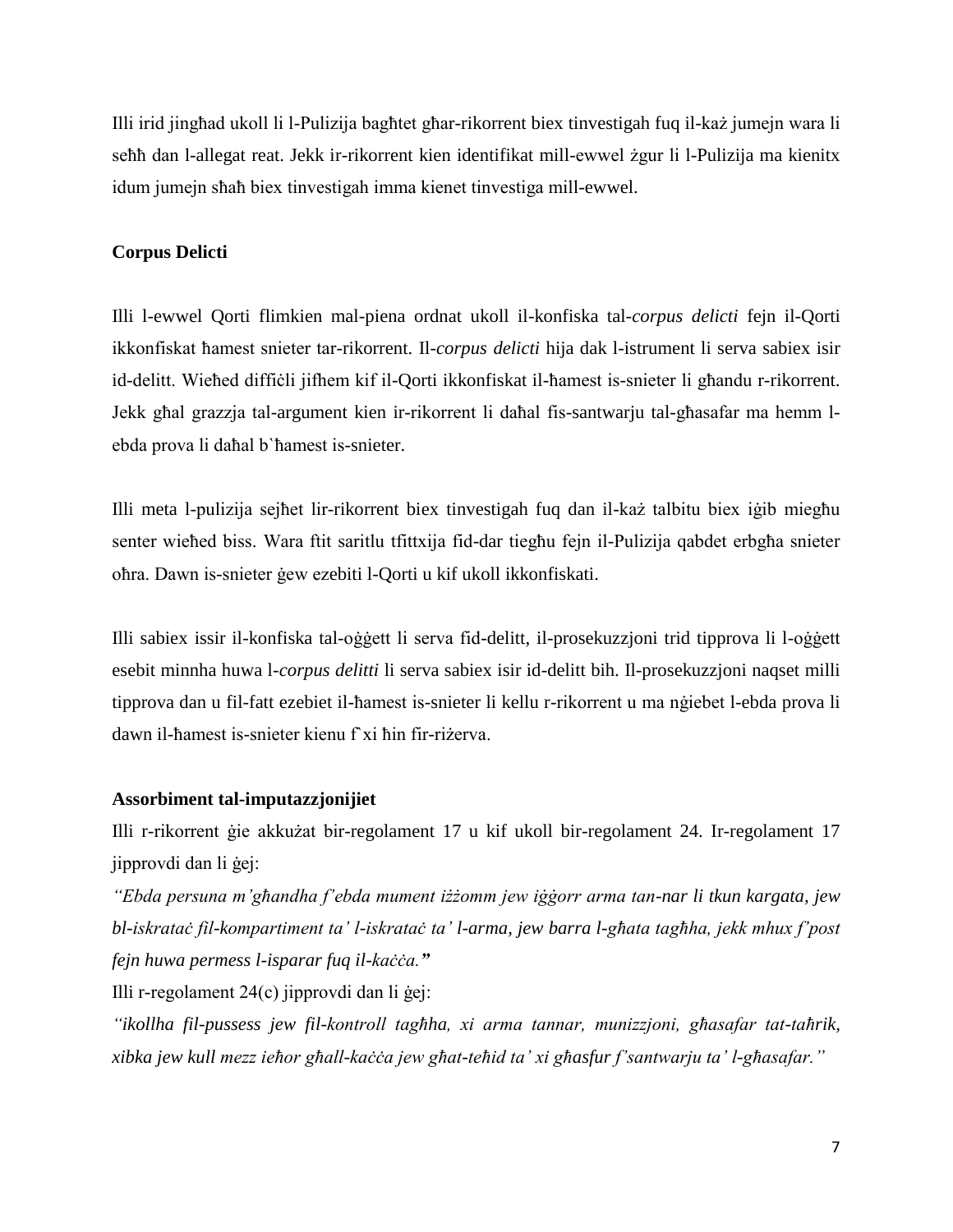Illi hanwhekk għandu jkun hemm assorbiment tal-imputazzjonijiet fˋimputazzjoni waħda. Hawnhekk għanda każ tal-konkors formali jew ideali tar-reat, fejn meta l-att kriminuż huwa wieħed ma jkunx hemm reati distinti minn xulxin imma reat wieħed. Fil-fatt il-Qorti tal-Appell Kriminali (Inferjuri) fis-sentenza tagħha *Il-Pulizija vs Johnatan Mizzi* datata 6 taˋ Jannar, 2005 tenniet dan li ġej:

*"Illi l-ewwel aggravju tal-appellant jirrigwarda l-assorbiment tal-ewwel imputazzjoni fit-tieni imputazzjoni. Illi hu ovvju li l-appellant qed jirreferi għall-konkors formali jew idejali li, għalkemm il-liġi tagħna ma ssemmiehx espressament, il-Qrati tagħna dejjem aċċettaw u applikaw fil-prattika. Hu ormai prinċipju stabilit li fejn l-istess fatt, riżultanti mill-istess u lunika intenzjoni kriminali, jagħti lok ghall-ksur jew vjolazzjoni ta' diversi dispozizzjonijiet talliġi,ma jkunx hemm diversi reati distinti minn xulxin izda biss reat wieħed, bir-reati minuri assorbiti fir-reat aktar gravi. (Ara Appelli Kriminali : "Camilleri vs. Cilia et." [2.12.1839]; "Il-Pulizija vs. Cachia" [10.12.1939]; "Il-Pulizija vs. Pace" [28.1.1939] u oħrajn.)."*

Illi dan il-każ huwa simili għal dak kwotat fejn diversi imputazzjonijiet jirriżultaw minn att kriminuż wieħed. Jidher li l-ewwel qorti ma jkkunsidratx dan il-punt u sabet lir-rikorrent ħati għal kull imputazzjoni. Jekk din l-Onorabbli Qorti jsib ħtija fir-rikorrent għandha tikkunsidra dan il-punt u jkun hemm temperament fil-piena ukoll.

### **Piena**

Illi mingħajr preġudizzju għal dak li nkiteb aktar ˋil fuq jekk din il-Qorti tikkonferma l-ħtija għandu jkun hemm tnaqqis fil-piena. Il-piena li weħel ir-rikorrent hija fil-massimu tagħha u kif ukoll is-sospensjoni tal-liċenzja hija fil-massimu. Meta wieħed iqis l-kondotta nadifa tarrikorrent għandu jkun hemm kemm tnaqqis fil-piena kif ukoll fis-sospensjoni tal-liċenzja talkaċċa.

Rat l-atti kollha tal-kawza.

Semghet it-trattazzjoni tal-partijiet.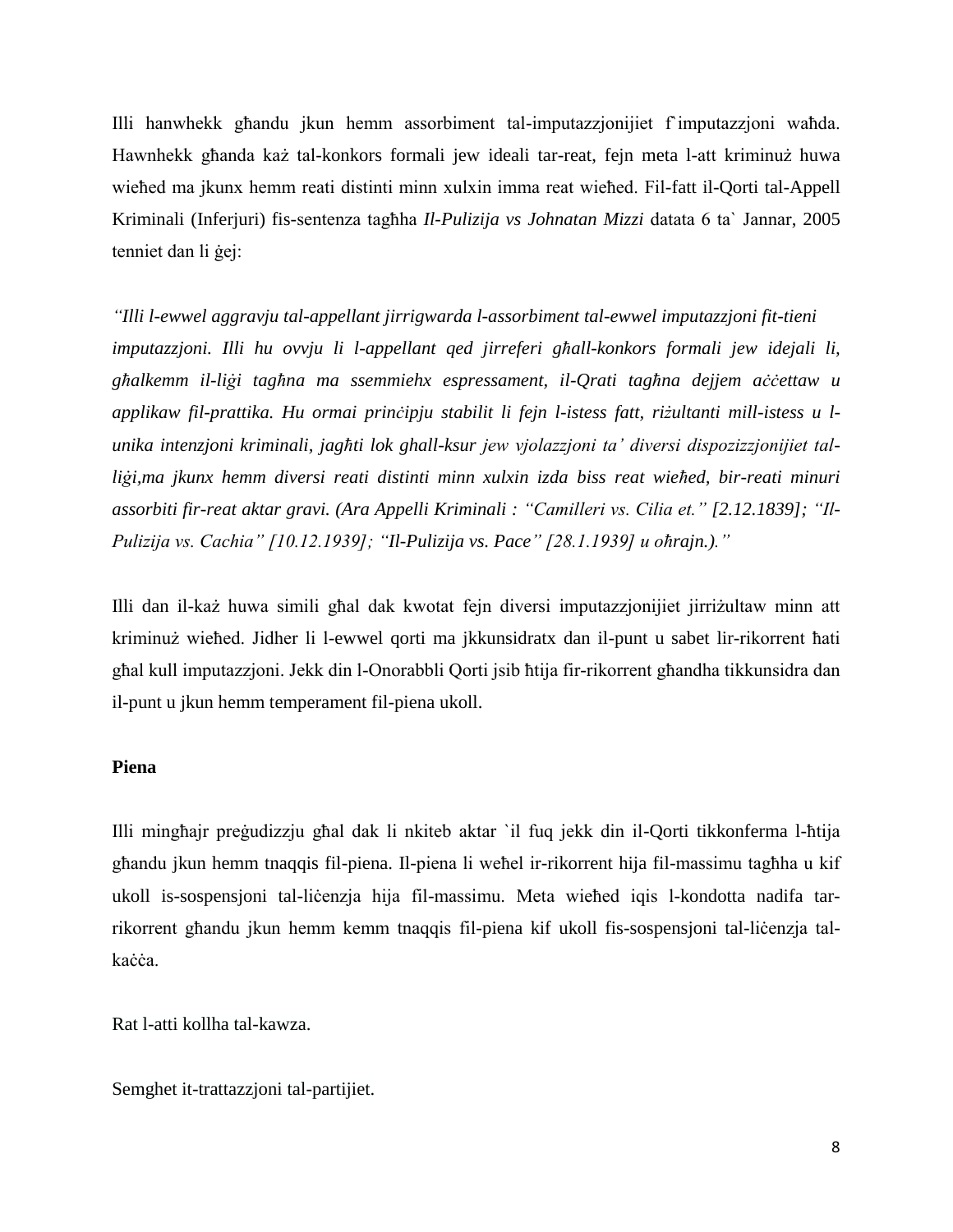Rat il-fedina penali aggornata tal-appellant ezebita mill-prosekuzjoni fuq ordni tal-Qorti.

Ikkunsidrat,

Illi hu principju stabbilit fil-gurisprudenza ta' din il-Qorti li din il-Qorti ma tiddisturbax lapprezeament dwar il-provi maghmul mill-ewwel Qorti jekk tasal ghal konkluzjoni li dik il-Qorti setghet ragonevolment u legalment tasal ghall-konkluzjoni li waslet ghaliha. Fi kliem iehor, din il-Qorti ma tibbdilx id-diskrezzjoni fl-apprezzament tal-provi maghmula mill-ewwel Qorti, izda taghmel apprezzament approfondit ta' l-istess biex tara jekk l-ewwel Qorti kinitx ragonevoli filkonkluzjoni taghha. Jekk din il-Qorti tasal ghall-konkluzjoni li l-ewwel Qorti, fuq il-provi li kellha quddiemha, ma setghetx ragonevolment tasal ghall-konkluzjoni li waslet ghaliha, allura dik tkun raguni valida, sabiex tbiddel dik id-diskrezzjoni u konkluzjoni. F'dan il-kuntest wiehed jista' jara s-segwenti sentenzi:

Ir-Repubblika ta' Malta v. George Azzopardi deciza fl-14 ta' Frar, 1989;

Il-Pulizija v. Carmel sive Chalmer Pace deciza fil-31 ta' Mejju, 1991;

Il-Pulizija v. Raymond Psaila u Edward Ellul deciza fit-12 ta' Mejju, 1994;

Il-Pulizija v. Amadeo Brincat u Martin Dimech deciza fis-6 ta' Gunju, 1994;

Il-Pulizija v. Carmelo Schembri deciza fit-28 ta' April, 1995;

Il-Pulizija v. Ezzawi Mehemed deciza fit-3 ta' Novembru, 1995; u

Il-Pulizija v. Giovanni sive John Micallef fit-18 ta' Marzu, 2010;

kollha appelli kriminali.

Illi maghmula din il-konsiderazzjoni wiehed ghandu biex ighaddi ghall-ezami ta' l-aggravji tarrikorrenti u jaghmel analizi taghhom.

Illi dan kien kaz sommarju u ix-xiehda ta' min xehed ma gietx traskritta. Ghalhekk, din il-Qorti semghet mill-gdid il-provi prodotti.

Illi mix-xhieda ta' Christian Gauci jirrizulta li l-appellant kien mar fil-kamra tieghu li qeghda barra r-riserva. Hu mar hemm ghal kafe' izda x'ghamel l-appellant ma jafx.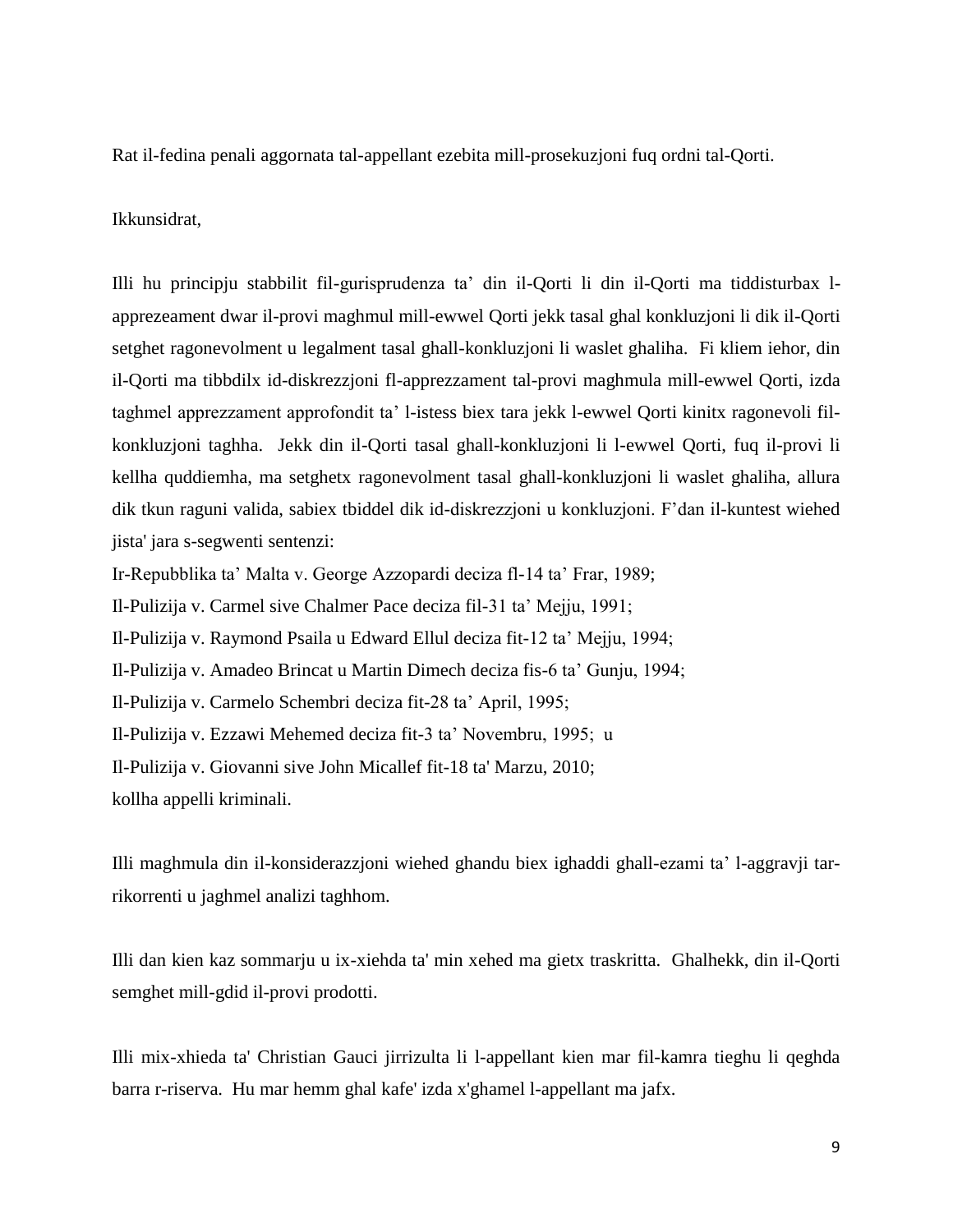Illi mix-xhieda ta' PS1033 Sandro Mangion jirrizulta li l-pulizija giet infurmata li fir-rizerva tal-Ghadira kien hemm minn kien qed jikacca. Il-Pulizija marru fuq il-post u minn stharrig li sar ma sar ebda progress fl-invesitgazzjoni. Jirrizulta li membri tal-Bird Life li kienu fuq il-post urew xi ritratti ta' persuni fir-rizerva li kienu qed jikkaccaw. Dawn ir-ritratti gew ezebiti quddiem lewwel Qorti. Minn dawn ir-ritratti jidhru zewg persuni li wicchom kien mghotti. Mix-xiehda ta' dan is-surgent jirrizulta li l-pulizija waslet ghall-appellant minhabba informazzjoni anonima. Issurgent ma kienx jaf lill-appellant. PS1033 Sandro Mangion xehed li fl-opinjoni tieghu lpersuna li kellha maktur blu ma wiccha kien l-appellant. Ghandu jinghad li x-xhud ma wasalx ghal identifikazzjoni certa li l-appellant kien il-persuna fir-ritratti. Hu esprima biss opinjoni u ma esprima ebda certezza ta' l-identifikazzjoni tal-appellant.

Illi mix-xiehda ta' l-Ispettur Ramon Mercieca jirrizulta li kien hemm zewg persuni jikkaccaw firrizerva tal-Mellieha. Hu xehed li r-ranger tar-rizerva, Raymond Vella, kienu qallu li l-appellant kien fir-rizerva flimkien ma persuna ohra. Xehed ukoll li mir-ritratti li kien ghaddewlu seta' jinduna li l-appellant jixtiebah hafna mal-persuna li hemm fil-filmat. Ix-xhud ra l-filmat u minn hemm ra li l-persuna tixbah hafna lill-persuna li kien indika r-ranger u cioe' l-appellant. Xehed ukoll li r-ritratti li jinsabu a fol. 14, 15, 16, 17, 18 u 19 tal-process jixbah lill-appellant.

Illi mix-xiehda ta' Raymond Vella, ir-ranger tar-rizerva, jirrizulta li hu kien gharaf lill-appellant. Dak il-hin hu kellu nuccali tax-xemx. Din l-identifikazzjoni saret meta ix-xhud u l-appellant kienu madwar 450 jew 500 metru l-boghod minn xulxin. Illi a fol.128 ix-xhud qal li ma kien xgharfu 'mija fil-mija' izda l-pulizija kienu gharfuh. Din il-bicca tax-xiehda ta' Raymond Vella in kompletament opposta ghal dak li xehed l-Isettur Ramon Mercieca li qal li hu strah fuq lidentifikazzjoni ta' Raymond Vella.

Illi fuq l-iskorta tax-xhieda hawn fuq indikati ma tirrizulta ebda identifikazzjoni tal-appellant b'certezza tali li din il-Qorti hi sodisfatta li fil-fatt kien l-appellant it-tieni persuna li dahlet firrizerva. Hu veru li l-appellant kien fl'akkwati u ta' dan hemm ix-xhieda ta' Christian Gauci. Madanakollu, li tghid li l-appellant kien fir-rizerva jikkacca hu ftit azzardat fuq l-iskorta tal-provi prodotti u il-prova trid isir minghajr ebda dubju dettat mir-raguni.